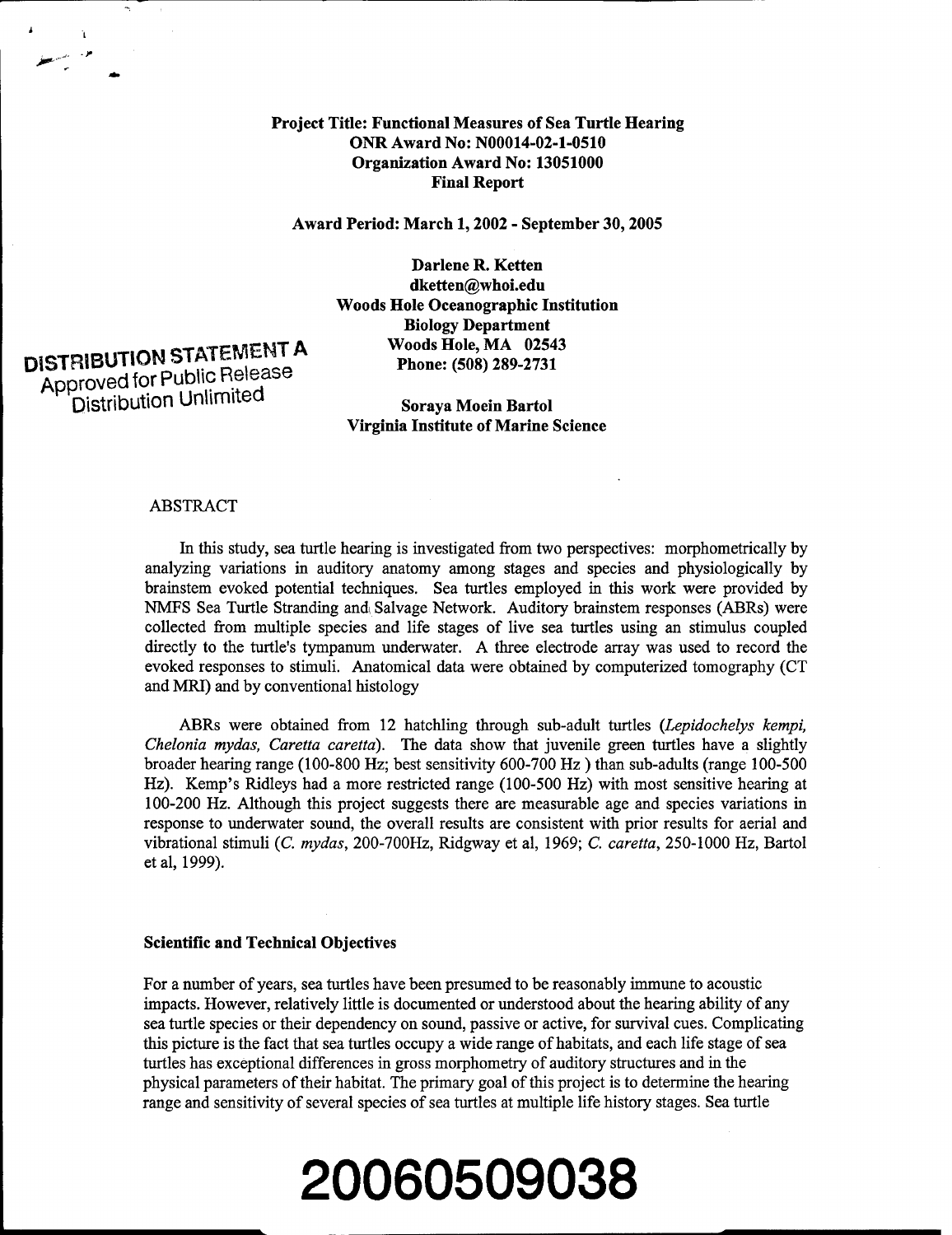hearing is investigated from two perspectives: morphometrically by analyzing variations in auditory anatomy among stages and species and physiologically by using brainstem evoked potential techniques to directly measure sea turtle hearing. From this investigation, we will provide a quantitative base for assessing potential impact on multiple species of sea turtles and across habitats and longitudinally through developmental stages.

# Approach

م ريم الطبيع

Both live and dead sea turtles were obtained through NMFS Sea Turtle Stranding and Salvage Network. We used this network to obtain samples from stranded and incidentally caught turtles of all life stages.

Data from both computerized tomography (CT) and magnetic resonance imaging (MRI) are used to describe the functional morphology of the sea turtle ear. These scans were carried out on both live and post-mortem subjects. Scan data was transferred to an SGI or SUN workstation for image reformatting and reconstruction.

Specimens that were available for histology had both ears removed as soon as possible postmortem. The ears were processed as a unit and juveniles and smaller species were processed as whole heads whenever feasible. Sections will be reconstructed as a complete, contiguous series. The sections will be examined by light microscopy and digitized. Digitized structures are stored as X-Y coordinate files that can be reconstructed as 3D images.

Auditory brainstem responses (ABRs) were collected from multiple species and life stages of live sea turtles. A stimulus of known frequency was delivered by the computer to a sound source secured directly to the turtle's tympanum. A three electrode array was used to record the evoked responses to stimuli.

# Accomplishments

ABR data have been analyzed for 12 individuals from 3 3 species of sea turtles (hatchling loggerheads, juvenile loggerheads, greens, and Kemp's ridleys, and sub-adult greens) using a correlation technique to identify the response to sound. Traditionally, a major weakness in the analysis of ABR data is the subjective manner at which threshold is determined (i.e. when the response can no longer be seen by the observer). However, ABR tracings have been found to be very consistent for an individual and repeatable at a specific frequency and decibel level. By always recording two tracings at each frequency and intensity, the two tracings should result in a high correlation if a response is present. Furthermore, a low correlation should occur between a stimulus trial and a control (trial with no sound). By comparing the equality of these two correlations we effectively took the "guess work" out of the ABR analyses.

All turtles tested responded to sounds in the low frequency range, from at least 100 Hz to no greater than 900 Hz. The smallest of turtles tested, the hatchling loggerheads, have the greatest range of hearing, from 100-900 Hz. Their most sensitive hearing ranged from 500-600 Hz. As the loggerhead turtles aged, their hearing reduced in range. The 2 year old loggerhead responded to sounds ranging from 100-700 Hz while the 3 year old loggerhead (physically the size of a large juvenile) responded to sounds between 100-400 Hz. We also observed a size/age difference in the range of hearing for the green sea turtles. The smaller juvenile green sea turtles responded to sounds between 100-800 Hz (most sensitive hearing range from 600-700 Hz) while the larger sub-adult green sea turtles had a more constricted range of hearing, from 100-500 Hz (similar to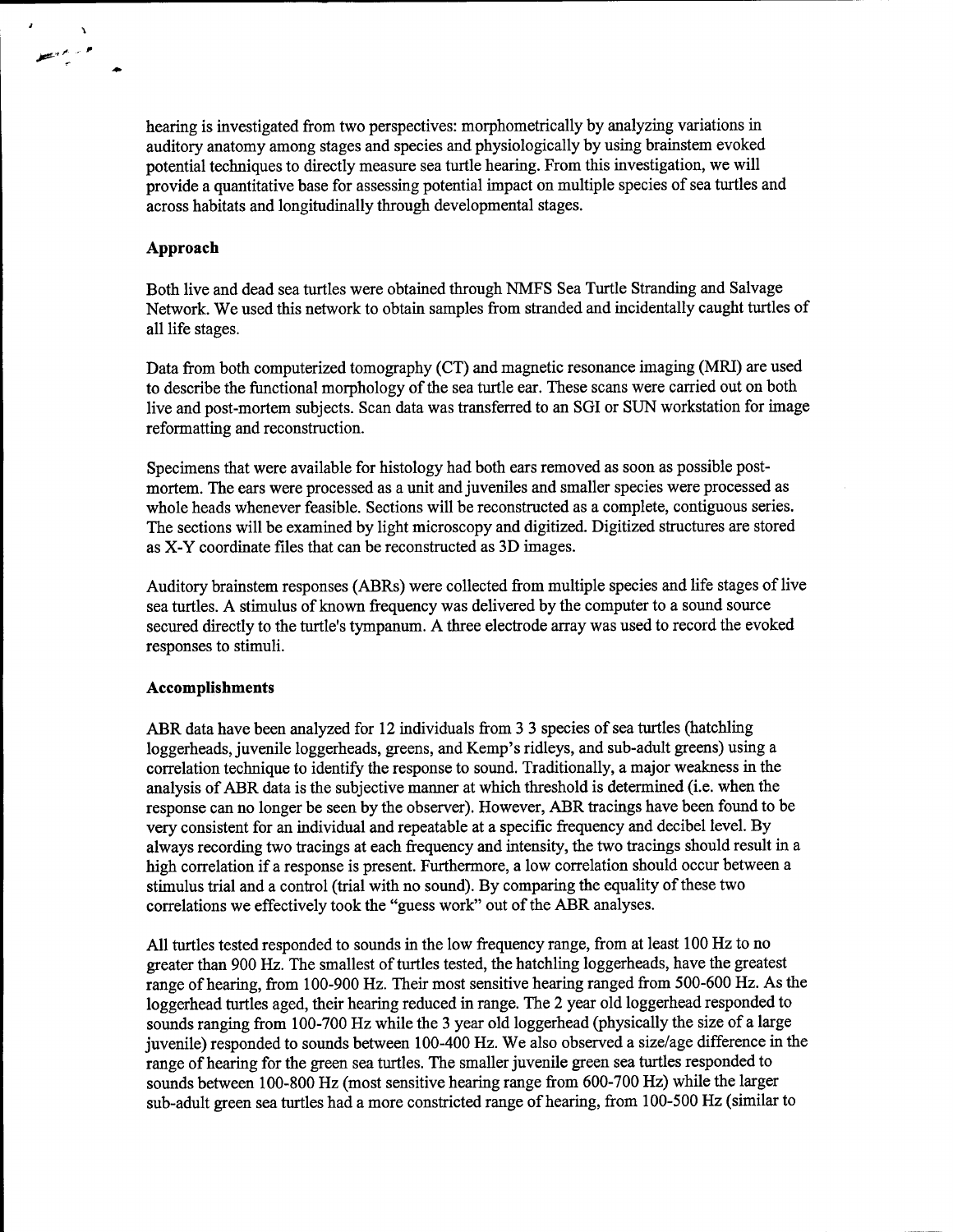the larger loggerhead sea turtles). Finally, the two juvenile Kemp's ridleys had a more restricted range (100-500 Hz) with their most sensitive hearing falling between 100-200 Hz.

It is difficult to compare these data to previous research. This project is the only one that has attempted to record brainstem responses to underwater sound. However, the literature on sea turtle responses to aerial and vibrational sound reports that juvenile C. mydas can hear frequencies between 200-700Hz (Ridgway et al, 1969) and juvenile C. caretta from 250-1000 Hz (Bartol et al, 1999).



# Audiograms of **C.** *mydas, L. kempi,* and *C. caretta*

# Problems/Issues

 $\mathbb{R}^{n \times n}$ 

*No major problems reported.*

#### Peer-Reviewed Journal Articles

*No journal articles reported.*

#### Books or Book Chapters

Gordon M S, Bartol S M (eds). Experimental Approaches to Conservation Biology. University of California Press, Berkeley; 2004. 358 p.

# Technical Reports (Non-refereed Publications)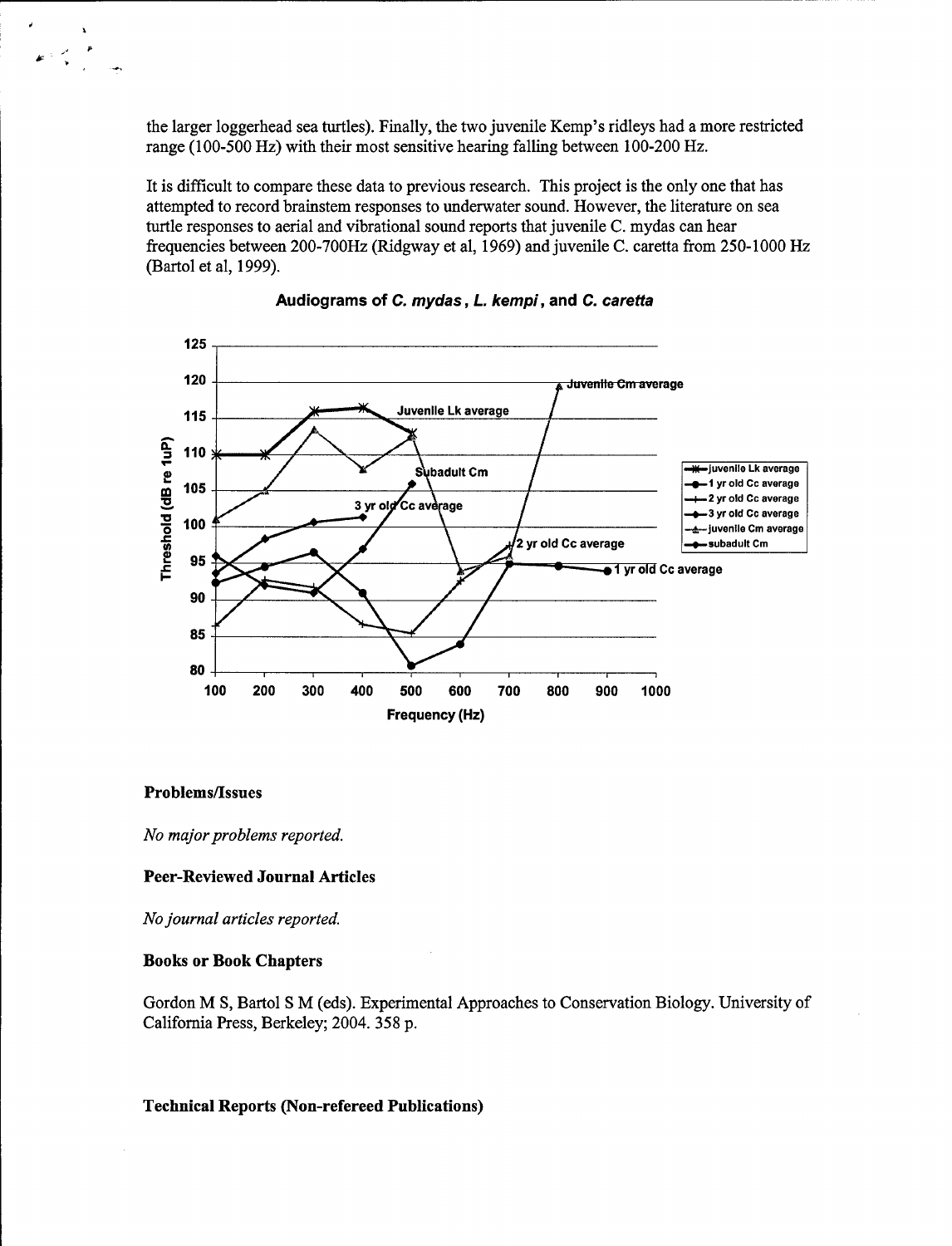#### *No technical reports reported.*

 $\begin{aligned} \frac{\partial}{\partial t} & = \frac{1}{2} \frac{1}{2} \frac{1}{2} \frac{1}{2} \frac{1}{2} \frac{1}{2} \frac{1}{2} \frac{1}{2} \frac{1}{2} \frac{1}{2} \frac{1}{2} \frac{1}{2} \frac{1}{2} \frac{1}{2} \frac{1}{2} \frac{1}{2} \frac{1}{2} \frac{1}{2} \frac{1}{2} \frac{1}{2} \frac{1}{2} \frac{1}{2} \frac{1}{2} \frac{1}{2} \frac{1}{2} \frac{1}{2} \frac{1}{2} \frac{1}{2} \frac{1}{2} \$ 

# Abstracts/Presentations/Posters/Conference Proceedings

- 2003 Ketten, D.R. , I. Fischer, S. Cramer, S.M. Bartol, and J. OMalley Water, Fats, and Acoustic Impedance: Soft tissue adaptations for underwater hearing in turtles, seabirds and marine mammals. 23rd International Symposium on Sea Turtle Biology and Conservation, Kuala Lampur.
- 2003 Moein Bartol, S. and Ketten, D. R. Auditory Brainstem Responses of Multiple Species of Sea Turtles. Symposium on Environmental Consequences of Underwater Sound, San Antonio, Texas.

# Awards/Honors/Invention Disclosure

*No awards/honors reported.*

# Patents Submitted

*No patents submitted reported.*

# Patents Issued

*No patents issued reported.*

# Technology Transfer

*No technology transfer reported.*